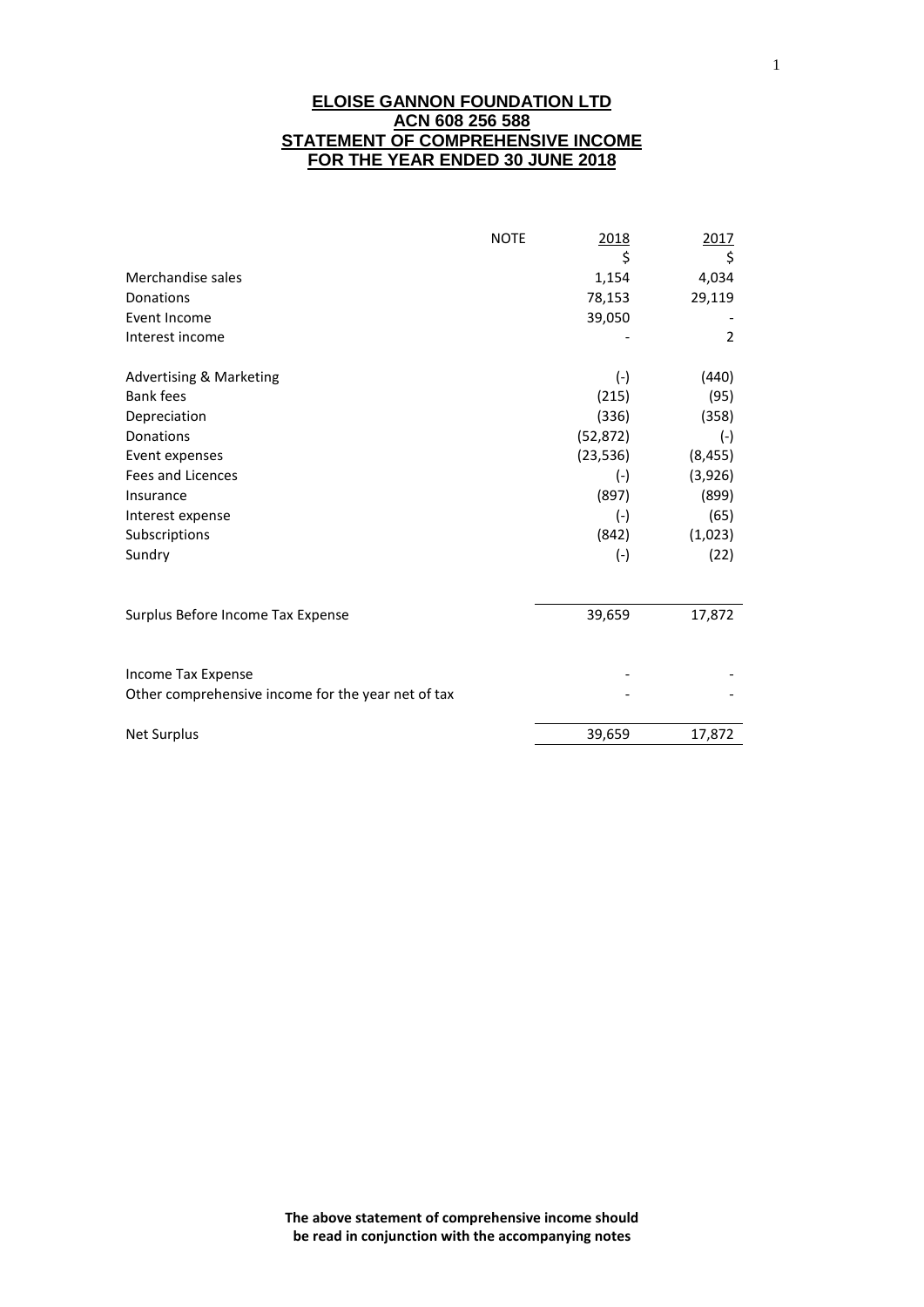# **ELOISE GANNON FOUNDATION LTD ACN 608 256 588 BALANCE SHEET AS AT 30 JUNE 2018**

|                               | <b>NOTE</b>    | 2018   | 2017   |
|-------------------------------|----------------|--------|--------|
| <b>CURRENT ASSETS</b>         |                | \$     | \$     |
| Cash and cash equivalents     |                | 63,511 | 22,793 |
| Trade and other receivables   | $\overline{2}$ |        | 724    |
| <b>TOTAL CURRENT ASSETS</b>   |                | 63,511 | 23,517 |
| <b>NON-CURRENT ASSETS</b>     |                |        |        |
| Property, Plant and Equipment | 3              | 1,342  | 1,677  |
| TOTAL NON-CURRENT ASSETS      |                | 1,342  | 1,677  |
| <b>TOTAL ASSETS</b>           |                | 64,853 | 25,194 |
| <b>CURRENT LIABILITIES</b>    |                |        |        |
| Trade and other payables      |                |        |        |
| TOTAL CURRENT LIABILITIES     |                |        |        |
| <b>TOTAL LIABILITIES</b>      |                |        |        |
| <b>NET ASSETS</b>             |                | 64,853 | 25,194 |
| <b>EQUITY</b>                 |                |        |        |
| <b>Retained Surplus</b>       |                | 64,853 | 25,194 |
| <b>TOTAL EQUITY</b>           |                | 64,853 | 25,194 |

**The above balance sheet should be read in conjunction with the accompanying notes**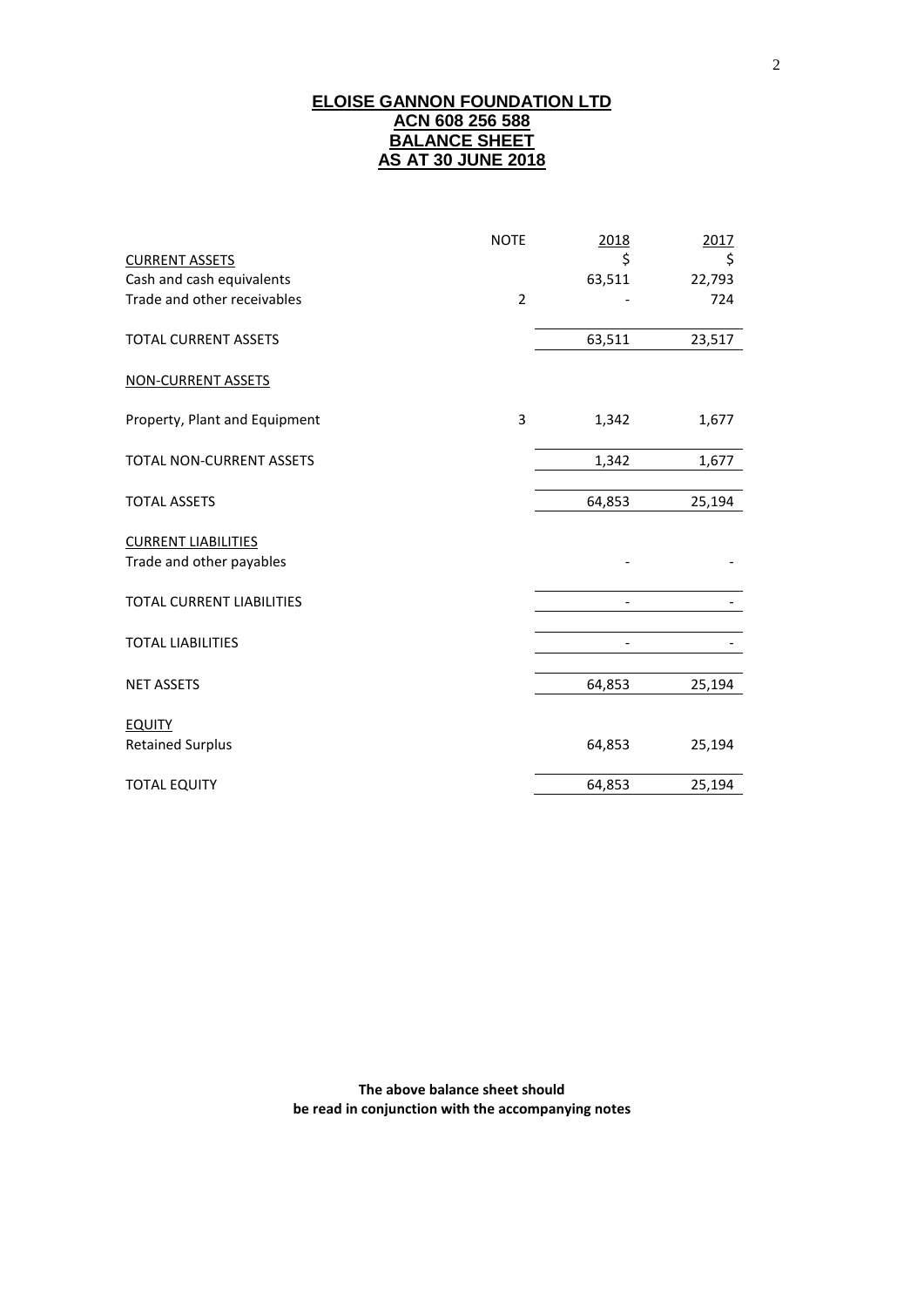# **ELOISE GANNON FOUNDATION LTD ACN 608 256 588 STATEMENT OF CHANGES IN EQUITY FOR THE YEAR ENDED 30 JUNE 2018**

|                                                | Retained<br>Surplus | Total  |
|------------------------------------------------|---------------------|--------|
| Balance at 30 June 2016                        | 7,322               | 7,322  |
| Surplus attributable to members of the company | 17,872              | 17,872 |
| Balance at 30 June 2017                        | 25,194              | 25,194 |
| Surplus attributable to members of the company | 39,659              | 39,659 |
| Balance at 30 June 2018                        | 64,853              | 64,853 |

**The above statement of changes in equity should be read in conjunction with the accompanying notes**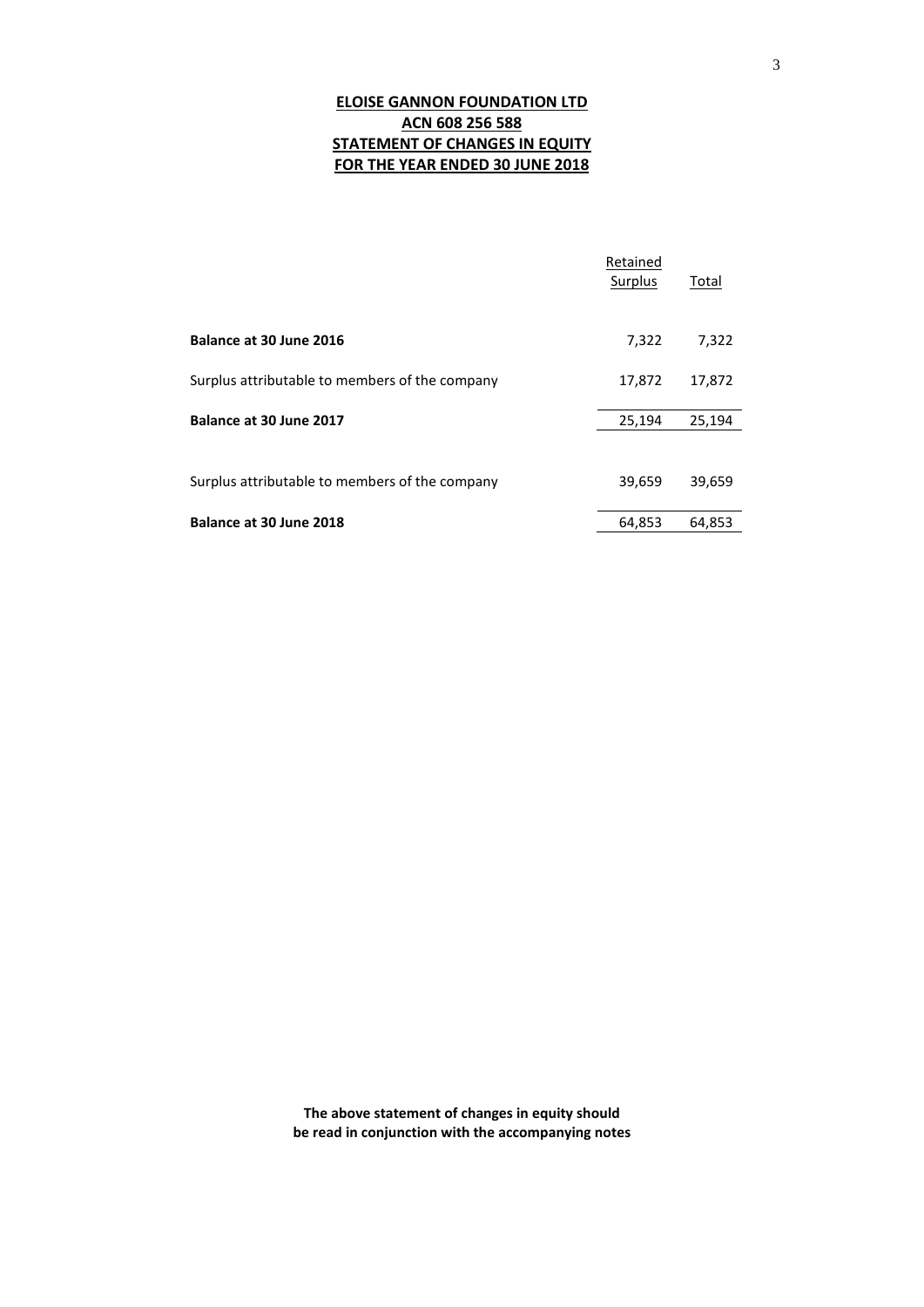# **ELOISE GANNON FOUNDATION LTD ACN 608 256 588 CASH FLOW STATEMENT FOR THE YEAR ENDED 30 JUNE 2018**

|                                                         | <b>NOTE</b> | 2018         | 2017      |
|---------------------------------------------------------|-------------|--------------|-----------|
| CASH FLOWS FROM OPERATING ACTIVITIES                    |             | \$           | \$        |
| Receipts in the course of Operations                    |             | 118,357      | 33,153    |
| Payments in the course of Operations                    |             | (77, 639)    | (15, 649) |
| Interest received                                       |             |              | 2         |
| Interest paid                                           |             |              |           |
| Net Cash Provided By Operating Activities               |             | 40,718       | 17,506    |
| CASH FLOWS FROM INVESTING ACTIVITIES                    |             |              |           |
| (Purchase) of Plant & Equipment                         |             | $(-)$        | (2,035)   |
| Sale of Plant & Equipment                               |             |              |           |
|                                                         |             |              |           |
| Net Cash Provided by Investing Activities               |             | $(-)$        | (2,035)   |
|                                                         |             |              |           |
| CASH FLOWS FROM FINANCING ACTIVITIES                    |             |              |           |
| <b>Repayment of Borrowings</b>                          |             |              |           |
| Net Cash Provided By Financing Activities               |             |              |           |
|                                                         |             |              |           |
| NET INCREASE/ (DECREASE) IN CASH HELD                   |             | 40,718       | 15,471    |
| CASH AT THE BEGINNING OF FINANCIAL YEAR                 |             | 22,793       | 7,322     |
|                                                         |             |              |           |
| CASH AT END OF FINANCIAL YEAR                           |             | 63,511       | 22,793    |
|                                                         |             |              |           |
| <b>Reconciliation of Cash from Operating Activities</b> |             |              |           |
| RECONCILIATION OF NET CASH FROM                         |             |              |           |
| OPERATING ACTIVITIES WITH OPERATING                     |             |              |           |
| <b>RESULT</b>                                           |             |              |           |
| Net cash provided by operating activities               |             | 40,718       | 17,506    |
|                                                         |             |              |           |
| Depreciation                                            |             | (335)        | (358)     |
| Increase/(Decrease) in Receivables                      |             | (724)        | 724       |
| (Increase)/Decrease in Payables                         |             | $(-)$        | $(-)$     |
| (Increase)/Decrease in Provisions                       |             | $(\text{-})$ | $(-)$     |
|                                                         |             |              |           |
| <b>Net Surplus</b>                                      |             | 39,659       | 17,872    |

**The above cash flow statement should be read in conjunction with the accompanying notes**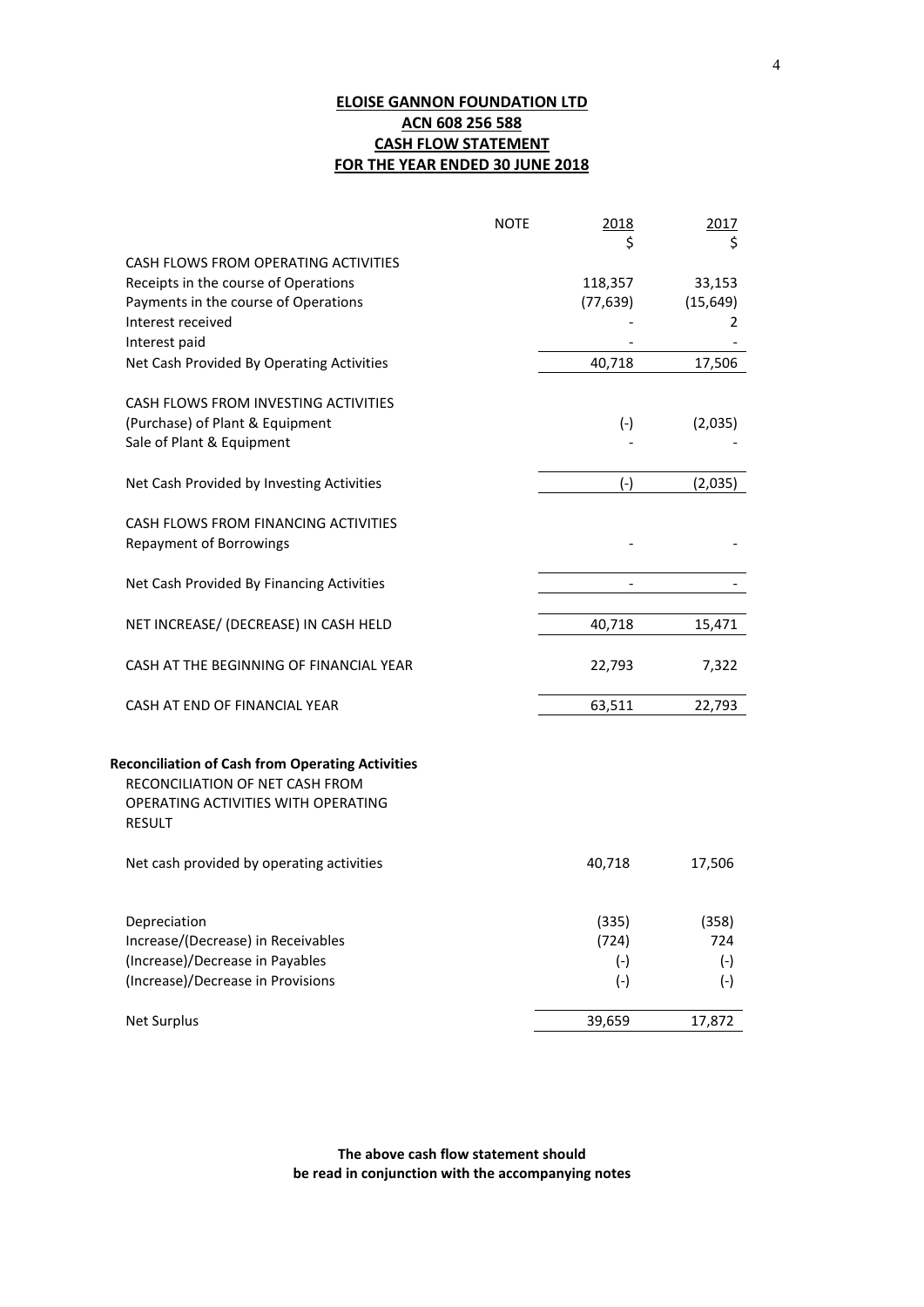### **ELOISE GANNON FOUNDATION LTD ACN 608 256 588 NOTES TO THE FINANCIAL STATEMENTS FOR THE YEAR ENDED 30 JUNE 2018**

#### **NOTE 1 – SUMMARY OF SIGNIFICANT ACCOUNTING POLICIES**

The financial report is a special purpose financial report prepared for use by directors and the members of the company. The directors have determined that the company is not a reporting entity.

ELOISE GANNON FOUNDATION LTD is a company limited by guarantee, incorporated and domiciled in Australia.

#### **Reporting Basis and Conventions**

The financial report has been prepared on a cash basis and is based on historical costs.

The following is a summary of the material accounting policies adopted by the company in the preparation of the financial report. The accounting policies have been consistently applied, unless stated otherwise.

#### **Accounting Policies**

#### **(a) Income Tax**

The company is exempt from income tax under Section 50-5 of the Income Tax Assessment Act 1997.

#### **(b) Cash and cash equivalents**

Cash and cash equivalents include cash on hand, deposits held at call with banks, other short term highly liquid investments with original maturities of three months or less.

### **(c) Revenue**

All revenue is recognised on a cash basis when banked.

#### **(d) Members Guarantee**

The company is limited by guarantee. If the company is wound up, the constitution states that each member is required to contribute a maximum of \$10 each towards meeting any outstanding obligations of the company. At 30 June 2018 the number of members was 6.

#### **(e) Property, Plant & Equipment**

Each class of Property, plant and equipment is carried at cost or fair value less, where applicable, any accumulated depreciation.

Freehold land and buildings and plant and equipment are measured on the cost basis.

The carrying amount is reviewed annually by the directors to ensure it is not in excess of the recoverable amount from these assets. The recoverable amount is the higher of the assets fair value and value in use.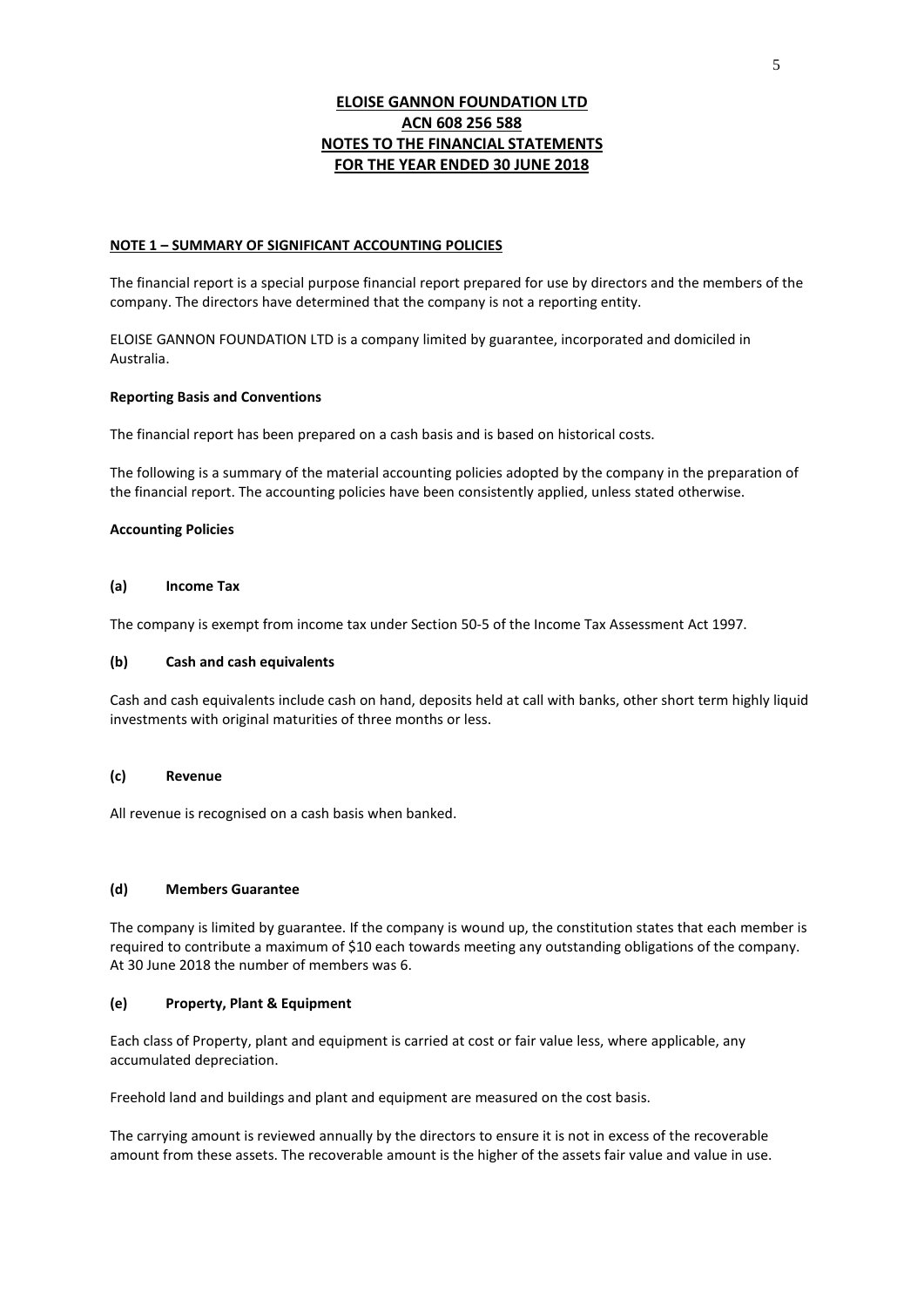## **ELOISE GANNON FOUNDATION LTD ACN 608 256 588 NOTES TO THE FINANCIAL STATEMENTS FOR THE YEAR ENDED 30 JUNE 2018**

### **(f) Depreciation**

The depreciable amount of all property, plant & equipment, excluding freehold land is depreciated on either the straight line or diminishing value method over the useful life to the company commencing from the time the asset is held ready for use. The depreciation rates used for each class of depreciable assets are: plant and equipment 11.25% to 37.5%. The assets residual values and useful lives are reviewed, and adjusted if appropriate at each balance sheet date.

An asset's carrying amount is written down immediately to its recoverable amount if the assets carrying amount is greater than its estimated recoverable amount. Gains and losses on disposals are determined by comparing proceeds with the carrying amount. These gains or losses are included in the income statement.

|                                                 | 2018                     | 2017  |
|-------------------------------------------------|--------------------------|-------|
|                                                 | \$                       | \$    |
| <b>NOTE 2 - TRADE AND OTHER RECIEVABLES</b>     |                          |       |
| Other receivables                               | $\overline{\phantom{a}}$ | 724   |
|                                                 |                          |       |
|                                                 |                          |       |
| <b>NOTE 3 - PROPERTY, PLANT &amp; EQUIPMENT</b> |                          |       |
|                                                 |                          |       |
| Plant & equipment                               | 2,035                    | 2,035 |
|                                                 |                          |       |
| Accumulated depreciation                        | (693)                    | (358) |
|                                                 | 1,342                    | 1,677 |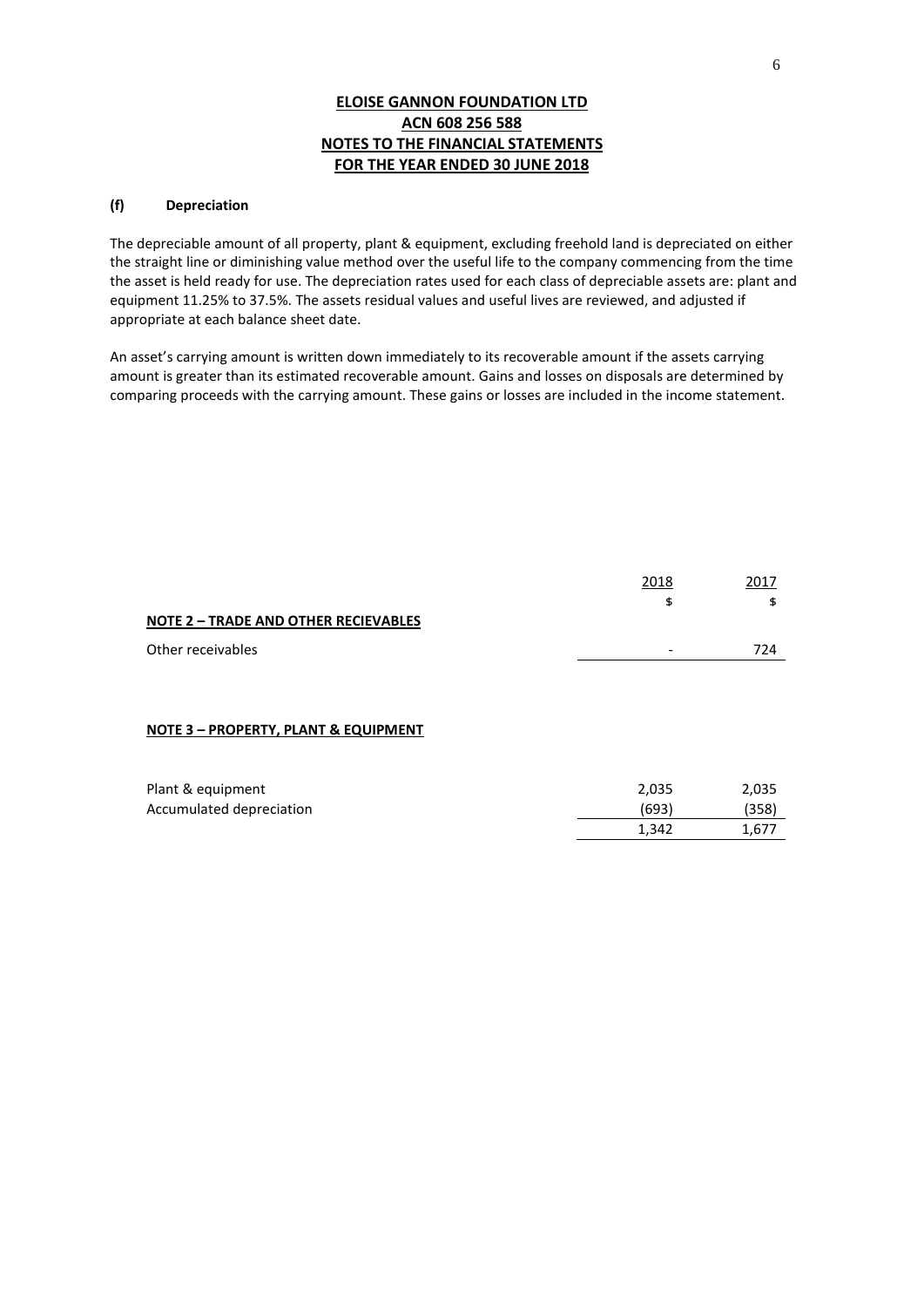# **ELOISE GANNON FOUNDATION LTD** ACN 608 256 588 **DIRECTORS DECLARATION**

The directors have determined that the company is not a reporting entity. The directors have determined that this special purpose financial report should be prepared in accordance with the accounting policies outlined in Note 1 of the financial statements.

The directors of the company declare that:

- 1. The financial statements and notes, as set out on pages 1 to 6:
	- a) comply with accounting standards as detailed in Note 1 to the financial statements and the Collections Act 1966; and
	- b) give a true and fair view of the company's financial position as at 30 June 2018 and of its performance for the year ended on that date in accordance with the accounting policies described in Note 1 to the financial statements.
- 2. In the director's opinion there are reasonable grounds to believe that the company will be able to pay its debts as and when they become due and payable.

This declaration is made in accordance with the resolution of the Board of Directors.

Dated this  $\frac{10}{2}$  day of  $\frac{2}{2}$  2019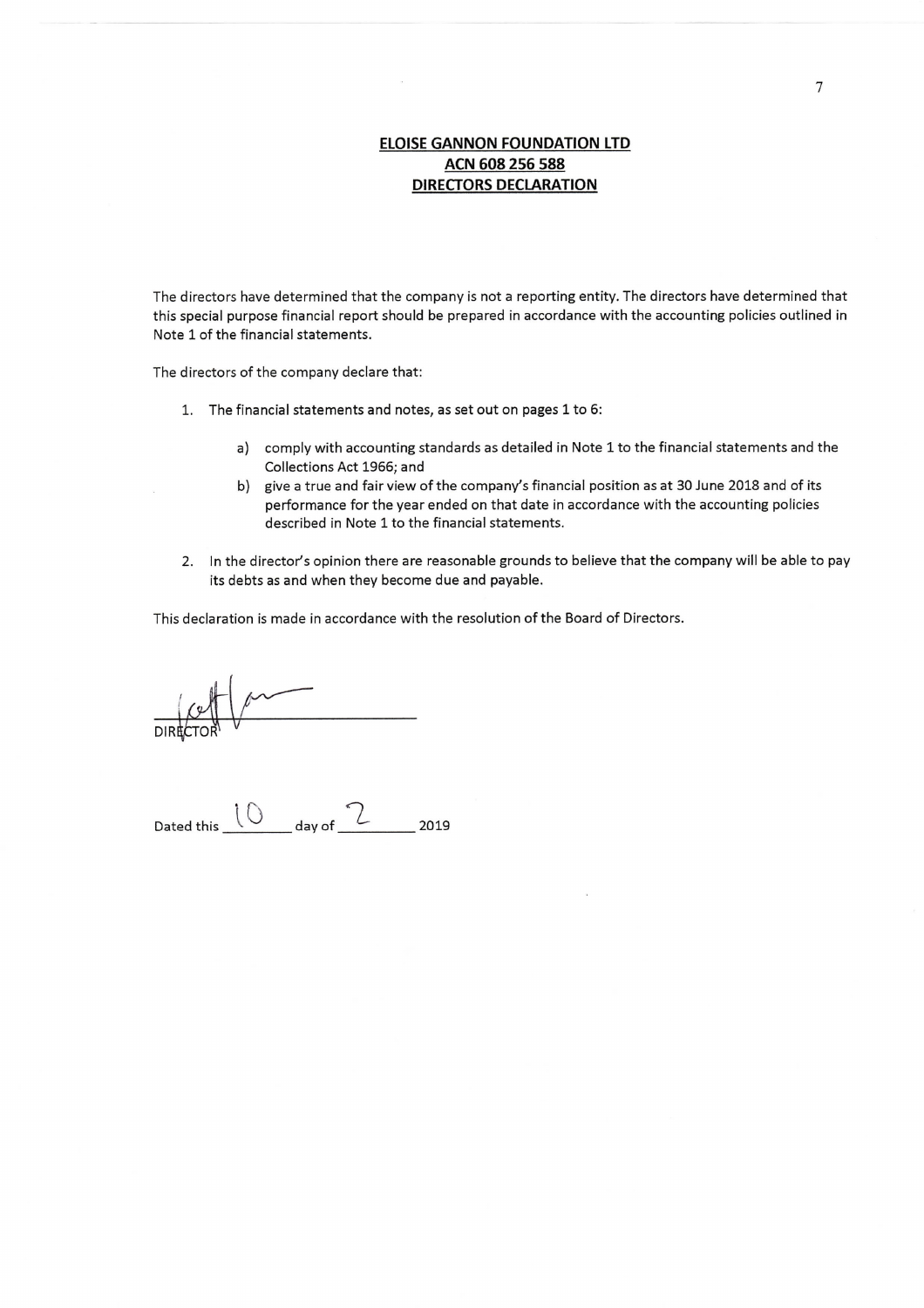### **INDEPENDENT AUDITOR'S REVIEW REPORT TO THE MEMBERS OF ELOISE GANNON FOUNDATION LTD ACN 608 256 588**

#### **Qualified Opinion**

I have audited the accompanying financial report as at 30 June 2018, being a special purpose financial report, of Eloise Gannon Foundation Ltd, which comprises the balance sheet, the income statement, statement of changes in equity, cashflow statement, a summary of significant accounting policies, other explanatory notes and the committee member's declarations.

In my opinion, except for the effects of the matter described in the Basis for Qualified Opinion section of our report, the accompanying financial report as at 30 June 2018 gives a true and fair view of Eloise Gannon Foundation Ltd financial affairs on the basis of accounting set out in the Statement of Significant Accounting Policies.

### **Basis for Qualified Opinion**

As is common for organisations of this type, it is not practicable for Eloise Gannon Foundation Ltd to maintain an effective system of internal control over fundraising activities until their initial entry into the accounting records. Accordingly our audit in relation to fundraising activities was limited to amounts recorded.

I conducted my audit in accordance with Australian Auditing Standards. My responsibilities under those standards are further described in the Auditor's Responsibilities for the Audit of the Financial Report section of our report. I am independent of the entity in accordance with the ethical requirements of the Accounting Professional and Ethical Standards Board's APES 110 *Code of Ethics for Professional Accountants* (the Code) that are relevant to my audit of the financial report in Australia. I have also fulfilled my other ethical responsibilities in accordance with the Code.

I believe that the audit evidence I have obtained is sufficient and appropriate to provide a basis for my opinion.

### **Emphasis of Matter** − **Basis of Accounting**

I draw attention to the notes to and forming part of the financial statements, which describes the basis of accounting. The financial report has been prepared for distribution to members for the purpose of fulfilling Eloise Gannon Foundation Ltd financial reporting obligations in accordance with Div 60 of the Australian Charities and Not for Profits Commission Act 2012 (ACNC Act) and the Collections Act 1966. As a result, the financial report may not be suitable for another purpose. My opinion is not modified in respect of this matter.

### **Committees' Responsibility for the Financial Report**

Management is responsible for the preparation and fair presentation of the financial report in accordance with the financial reporting requirements of the applicable legislation and for such internal control as management determines is necessary to enable the preparation and fair presentation of a financial report that is free from material misstatement, whether due to fraud or error.

In preparing the financial report, management is responsible for assessing the entity's ability to continue as a going concern, disclosing, as applicable, matters relating to going concern and using the going concern basis of accounting unless management either intends to liquidate the entity or to cease operations, or has no realistic alternative but to do so.

Those charged with governance are responsible for overseeing the entity's financial reporting process.